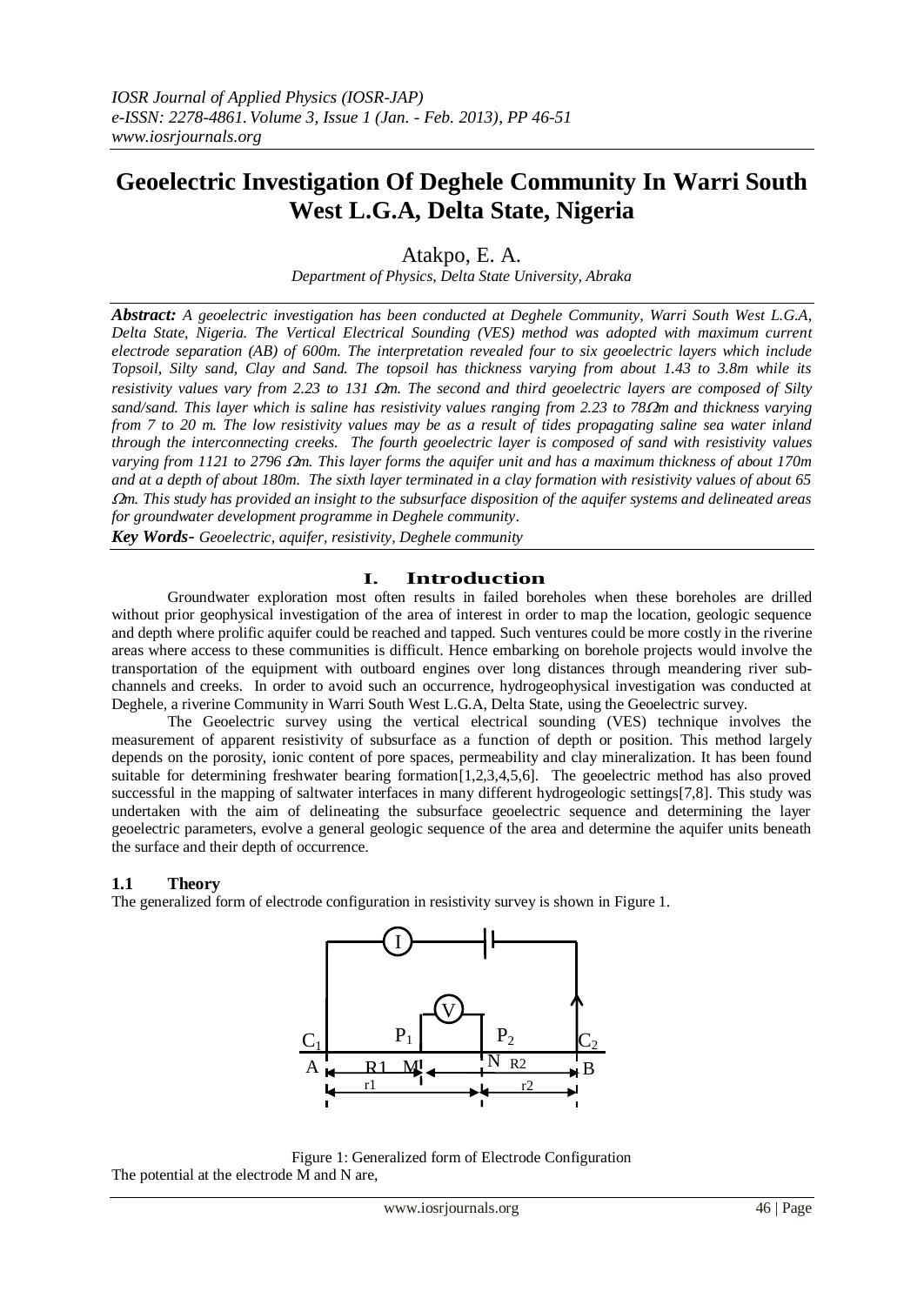(1) 2 1 1 1 2 *R R I V a M* 

$$
V_N = \frac{\rho_a I}{2\pi} \left( \frac{1}{r1} - \frac{1}{r2} \right) - \dots - \dots - \dots - \dots - \dots - \dots (2)
$$

However the measured parameter is the difference in potential between M and N, from equations 1 and 2,

$$
\Delta V_{MN} = \frac{\rho_a I}{2\pi} \left[ \left( \frac{1}{R1} - \frac{1}{R2} \right) - \left( \frac{1}{r1} - \frac{1}{r2} \right) \right] - \dots - \dots - \dots - \dots - \tag{3}
$$

Hence

$$
\rho_a = \frac{2\pi \Delta V_{MN}}{R1 - R2} \left[ \left( \frac{1}{R1} - \frac{1}{R2} \right) - \left( \frac{1}{r1} - \frac{1}{r2} \right) \right]^{-1} = KR_{es} - \frac{1}{R1 - R2} = 2\pi \left[ \frac{1}{R1} - \frac{1}{R2} - \frac{1}{r1} + \frac{1}{r2} \right]
$$

Where K is and

$$
R_{\scriptscriptstyle es} = \frac{\Delta V_{\scriptscriptstyle M N}}{I}
$$

For the Schlumberger array used in this survey  $MN = b$  and the distance from the current electrode on either side to the center of the potential electrode is given as 'a' where a  $\geq 5b$ , thus,

$$
K = \frac{\pi a^2}{b} \left[ 1 - \frac{b^2}{4a^2} \right]
$$
 and  $\rho_a = \frac{\pi a^2}{b} \left[ 1 - \frac{b^2}{4a^2} \right] R_{es}$ 

K is the geometric factor obtained from the field configuration and  $\rho_a$  is the apparent resistivity obtained from the field resistivity data [9].

#### **II. Location Of Study Area**

Deghele Community is located in Warri South West Local Government area at Longitude of  $005<sup>0</sup>$ 9.147' E and Latitude  $05^{\circ}$  44.3383' N. It is located within the coastal creeks between the Benin River and the Escravos River (Fig.2) that links Warri and Escravos. The vegetation is characterised by mangrove forests and rain forests. The Mangrove Swamps are low lying, generally at less than about 5 m above sea level, drained and crisscrossed by tidal creeks. The study area is well drained by rivers and creeks and located in an estuarine environment where the surface and near surface ground water is brackish to saline with a windy tropical climate. Rain fall is all year round and the annual ten year mean is about 2652mm while the mean daily temperature is 31.2˚C [10].



Figure 2. Map of Delta State, Nigeria showing study area.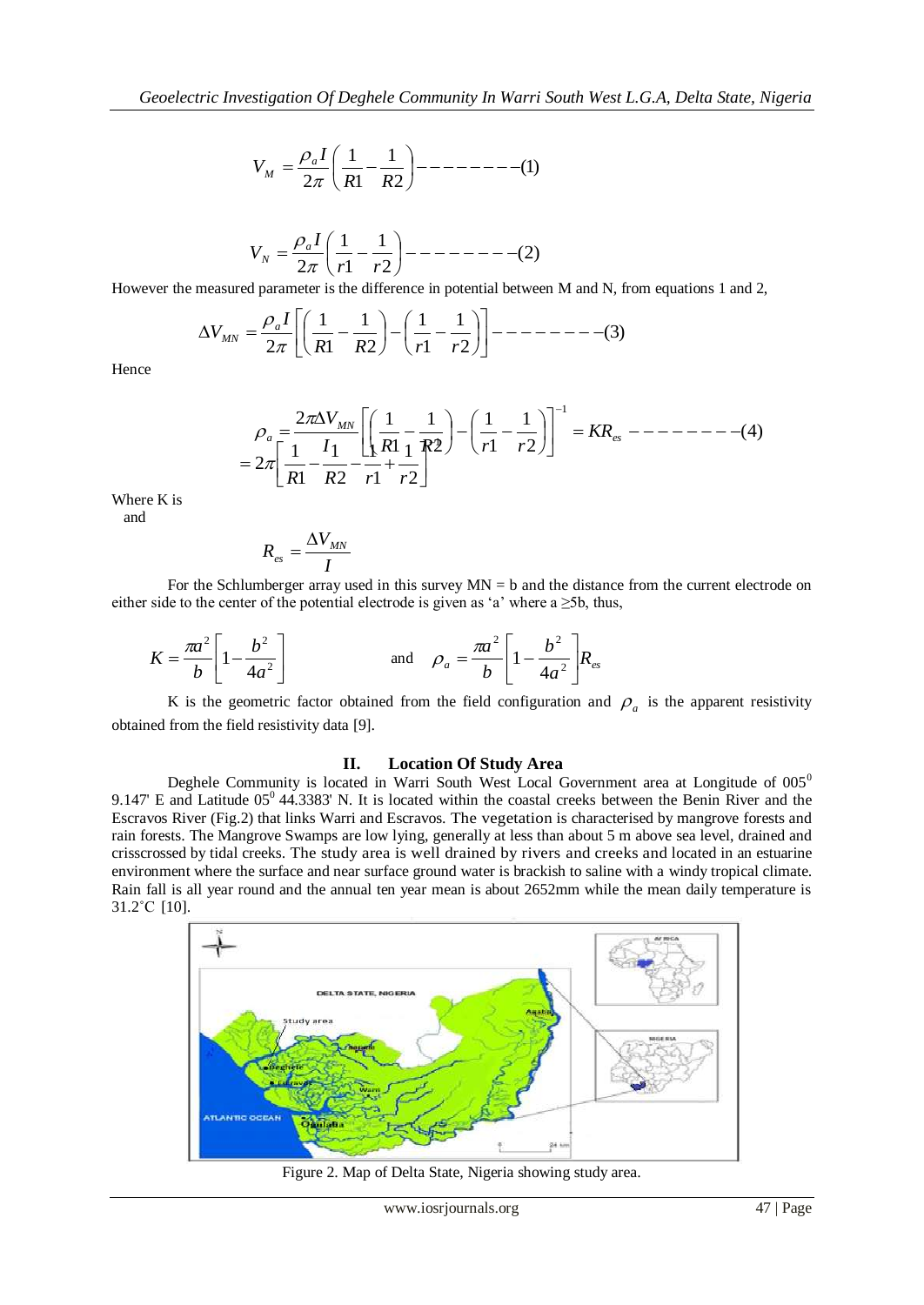### **III. Geology Of Study Area**

The sedimentary environments and morphological features of the Niger Delta are much studied and summary descriptions may be found in [11] and [12]. The Niger Delta consist of three main Tertiary stratigraphic units overlain by Quaternary deposits [11]. The base is the Akata Formation (Palaeocene to Eocene) comprising mainly of marine shales and sand beds. The Agbada Formation (Eocene to Oligocene) is the intermediate paralic sequence consisting of interbedded sands and shales that serve as both sources and reservoir rocks, laid down in brackish-marine environments. The youngest Benin Formation (Oligocene to Recent) is a prolific aquifer comprising fluviatile gravels and sands.The stratigraphic units thicken basin wards across a series of growth faults, with associated rollover anticlines that serve as the predominant hydrocarbon traps in the region. The Quaternary-Recent sediments that overlie the Benin Formation consist of grey coloured fine-medium grained sands that dominate the beaches which flank the Atlantic Ocean (Fig.3). Darker coloured and thin layered silts are more dominant landwards in the mangrove swamps. Sands and silts are underlain in places by lensoid clays. These sediments are the recent and modern expression of the Benin Formation.



Figure 3. Geological Map of Niger Delta showing the areal distribution of the Mangrove Swamp and the Benin Formation [13].

#### **IV. Methodology**

The Schlumberger depth sounding technique was adopted for the data acquisition. In this method, two short metallic stakes (electrodes) were driven about one foot into the earth to apply current to the ground. Two additional electrodes were used to measure the earth voltage (or electrical potential) generated by the current. The depth of investigation is a function of the electrode spacing and is generally about 20% to 40% of the outer electrode spacing, depending on the earth resistivity structure. The greater the spacing between the outer electrodes, the deeper the electric current would flow in the earth, hence the greater the depth of exploration. Vertical Electrical Sounding (VES) positions with maximum electrode separation of 600m were occupied. The resistivity values were obtained using the ABEM SAS 4000 Terrameter. Other equipment employed include: metal electrodes, hammers, meter rule and four reels of wire. Also Global Positioning System (GPS) was used to determine the longitude, latitude and elevation of the VES locations of the study area**.** 

#### **V. Results And Discussion**

The results of the resistivity survey are presented as resistivity curves. The curves interpreted using the Winglink inversion software [14] were the QHAK, QHAA, AAA , KHK, HKQ and QHK type curves (Fig. 4). Two geoelectric sections were drawn along traverse 1 and 2 in the East - West directions.

The geoelectric section along traverse 1 in Fig. 5 shows six geoelectric layers composed of topsoil, silty sand, sand and clay. The topsoil has thickness varying from about 1.43 to 3.8m while its resistivity values vary from 2.23 to 105  $\Omega$ m. The second and third geoelectric layers are composed of Silty sand/sand. The resistivity value range from 2.23 to 50  $\Omega$ m and thickness varying from 7 to 9 m. The low resistivity values may be as a result of tides propagating saline sea water inland through the interconnecting creeks. The fourth and fifth geoelectric layers are composed of sand with resistivity 1121 to 2796  $\Omega$ m. This layer forms the aquifer unit and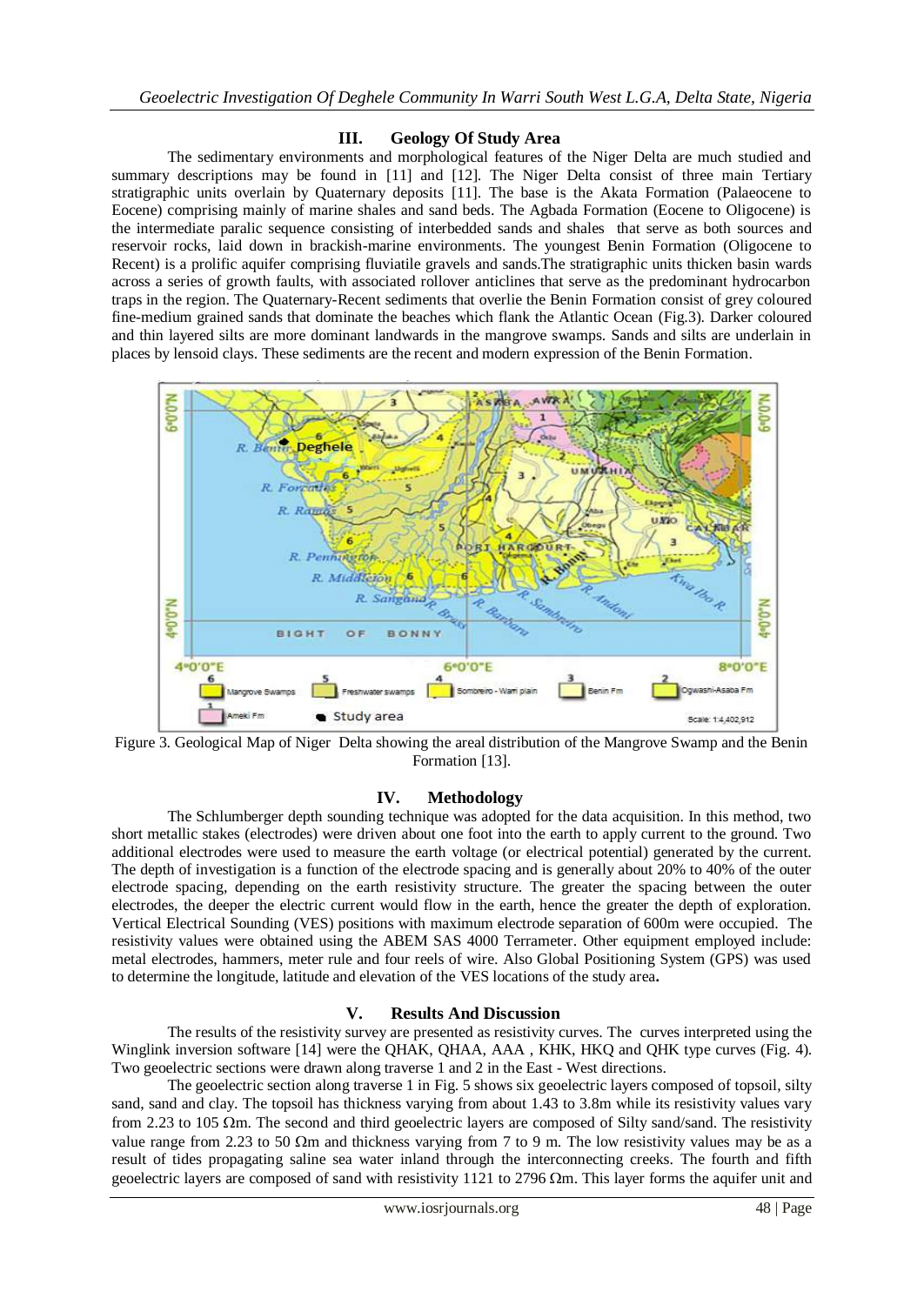has a maximum thickness of about 170m and at a depth of about 180m. The sixth layer terminated in a clay formation with resistivity values of about 65  $\Omega$ m at a depth of 180m.

 The geoelectric section along traverse 2 in Fig. 6 shows four geoelectric layers composed of topsoil, silty sand and sand. The topsoil has thickness varying from about 2 to 8 m while its resistivity values vary from 71 to 131  $\Omega$ m. The second and third geoelectric layers are composed of Silty sand/sand. The resistivity value range from 9 to 78  $\Omega$ m and thickness varying from 12 to 20 m. The fourth and fifth geoelectric layers are composed of sand with resistivity 505 to 1120  $\Omega$ m.



Figure 4. Typical depth sounding curves for the area of study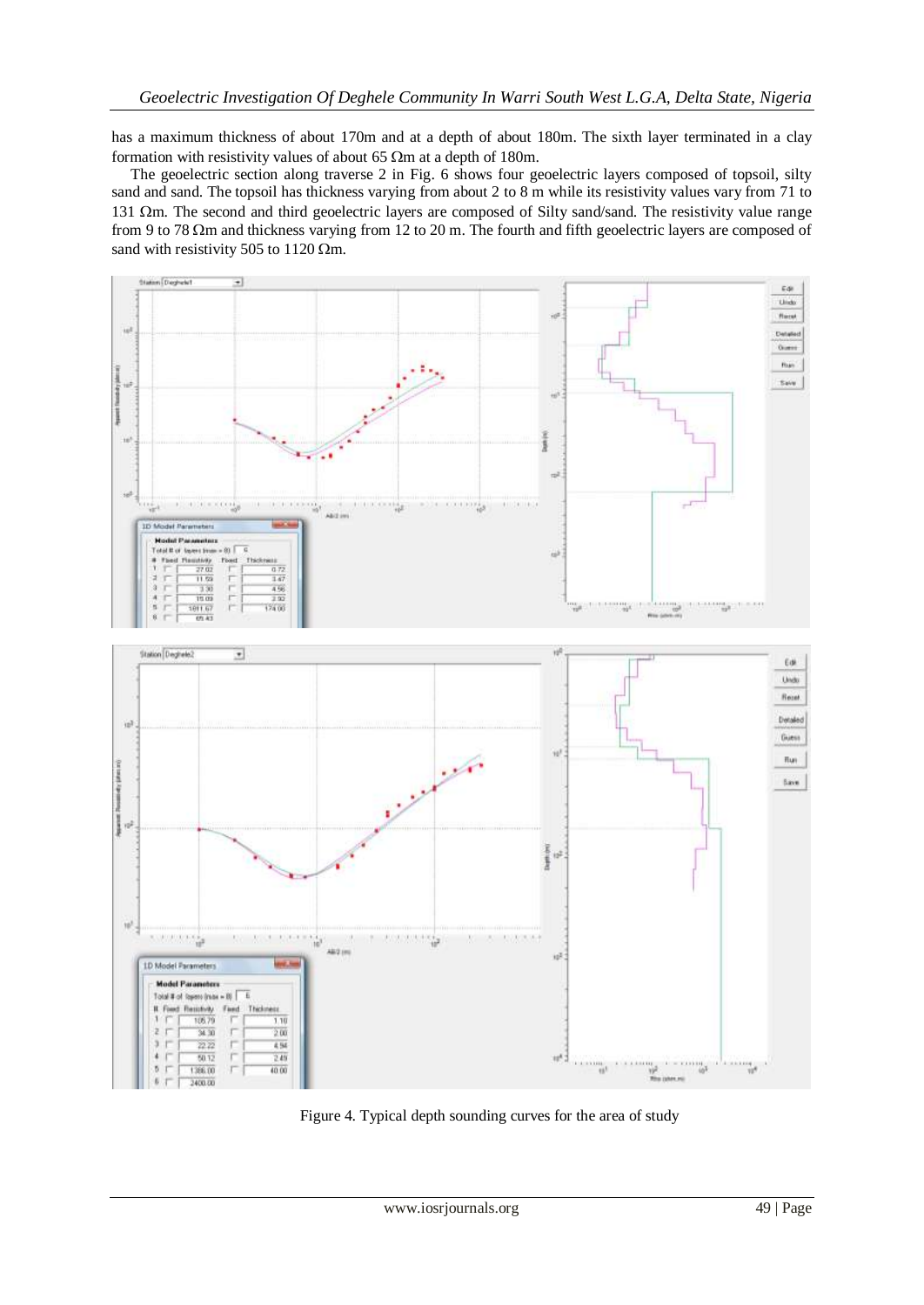





Figure 6. The Geoelectric Section along traverse 2